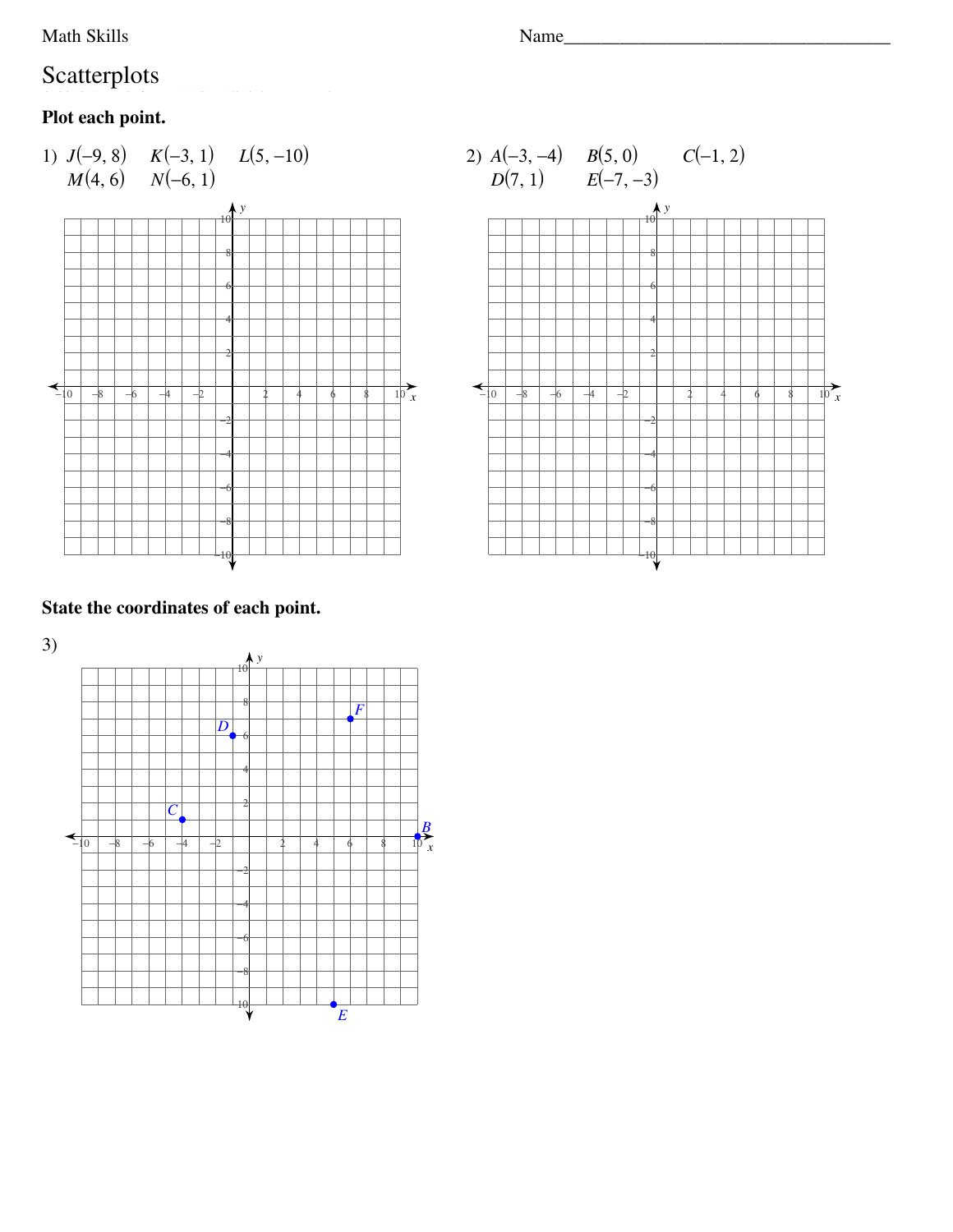**State the quadrant or axis that each point lies in.**



**Find the distance between each pair of points.**



7)  $(-1, -5)$ ,  $(-8, -4)$  8)  $(2, -1)$ ,  $(-3, -5)$ 

9) (−7, −6), (−3, 2) 10) (8, 0), (1, −4)

#### **Find the midpoint of each line segment.**





$$
3) (2,-1), (-3,-5)
$$